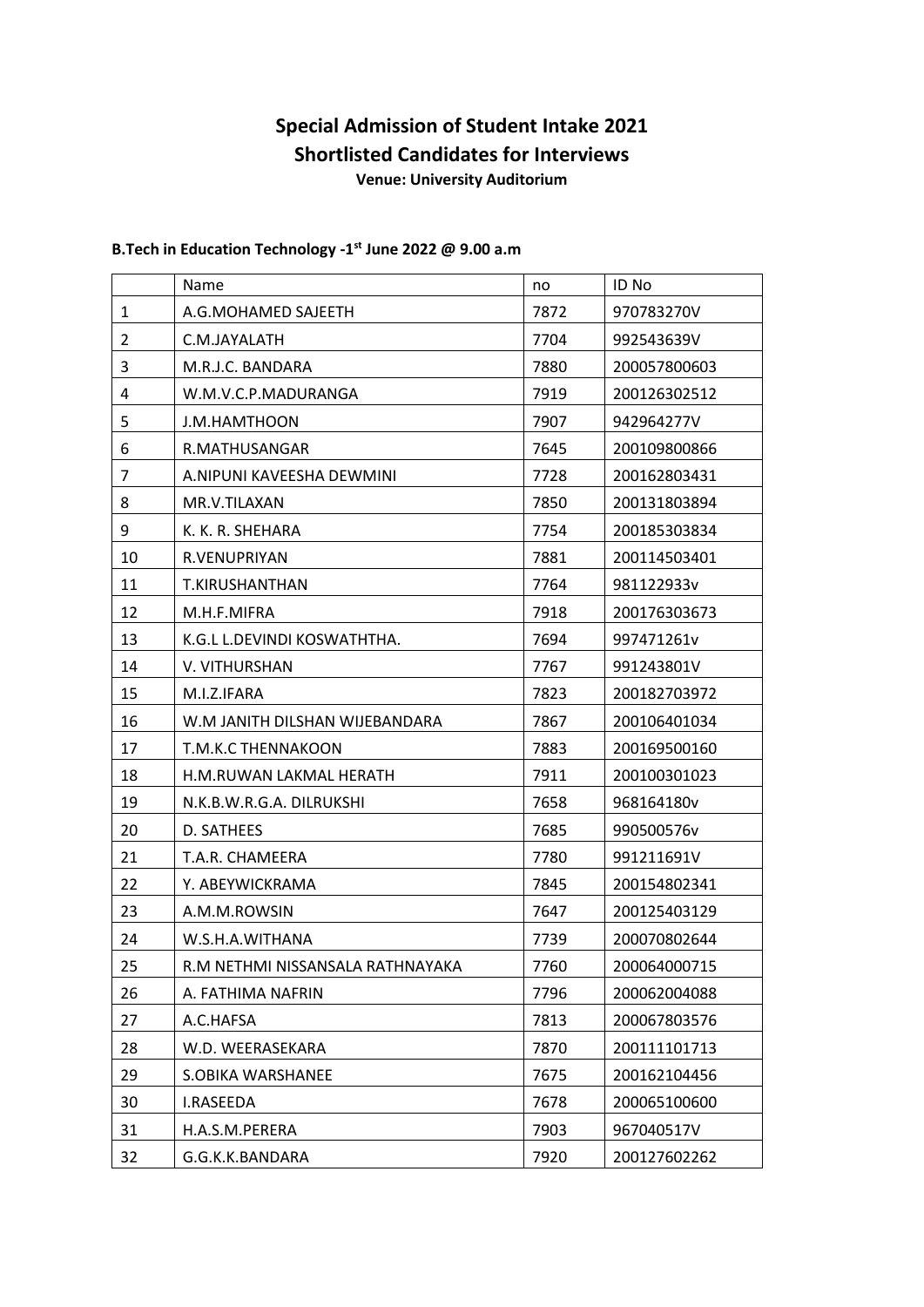| 33 | <b>J.SHARAN</b>            | 7643 | 200110501583 |
|----|----------------------------|------|--------------|
| 34 | B.D.S.DINESHIKA            | 7695 | 975131769V   |
| 35 | A.DEWNI SAUBHAGYA SAMPATHI | 7698 | 200153900439 |
| 36 | H.B.M.U.MADUWANTHI         | 7747 | 200081001332 |
| 37 | R M DJ RATHNAYAKA          | 7748 | 200166703540 |

## **B.Tech in Education Technology -1 st June 2022 @ 1.30 p.m**

| 1              | M. ACHINTHA SANDARUWAN KUMARA    | 7761 | 200030300232 |
|----------------|----------------------------------|------|--------------|
| $\overline{2}$ | K.THANULAXSY                     | 7788 | 200059502889 |
| 3              | L.G. USHANI PRABODHI             | 7831 | 938514402V   |
| 4              | K.D.P.R.JAYASINGHE               | 7861 | 200116101830 |
| 5              | S.KUHANEETHAN                    | 7648 | 200131101931 |
| 6              | M.S.SAAIMA                       | 7793 | 200252404309 |
| 7              | W.H.P.P METHDHARA                | 7875 | 200060701592 |
| 8              | Y.S.M.S.S.JAYATHISSA             | 7888 | 977454093V   |
| 9              | A.M.S.M.D CHAMATHKA              | 7634 | 976802969V   |
| 10             | M.I.MOHAMED ASRAJ                | 7638 | 200011303778 |
| 11             | N.B.W.G.RANGI MASHILA DUAHWANTHI | 7812 | 200154101274 |
| 12             | AH. FATHIMA AJEEFA               | 7855 | 200163603788 |
| 13             | S. B. W. D. PREMASIRI            | 7916 | 200070203583 |
| 14             | M. FATHIMA SASEENA               | 7925 | 200252603010 |
| 15             | M. FATHIMA ASRA                  | 7933 | 200186002941 |
| 16             | S.KURUSHANTHINI                  | 7670 | 200082001124 |
| 17             | W.M.SEWMINI DEVINDYA SUBASINGHE  | 7693 | 200253101723 |
| 18             | V.A.N.L.JAYAWARDHANA             | 7746 | 996241831V   |
| 19             | W.M.R. SUBHASHINI                | 7827 | 200073002083 |
| 20             | A.H. FATHIMA SAMA                | 7910 | 200170503960 |
| 21             | F. SABIRA                        | 7934 | 200157203790 |
| 22             | T.G CHATHUSHIKA GIMHANI          | 7699 | 200177602244 |
| 23             | P.RANSITHA                       | 7750 | 200062403407 |
| 24             | N.D.RATHNAPPULI                  | 7804 | 200162000501 |
| 25             | D. R. H. S KARUNARATHNA          | 7790 | 200175804249 |
| 26             | H.A. GUWANEE NIMTHARA            | 7906 | 200182700922 |
| 27             | H.K.S. HASINTHA                  | 7702 | 992607360V   |
| 28             | B.A.G.T.D.DILSHANI               | 7865 | 975801209v   |
| 29             | <b>Y.THANUJA</b>                 | 7786 | 200072303979 |
| 30             | <b>B.STALINI JOILINI</b>         | 7806 | 200066604151 |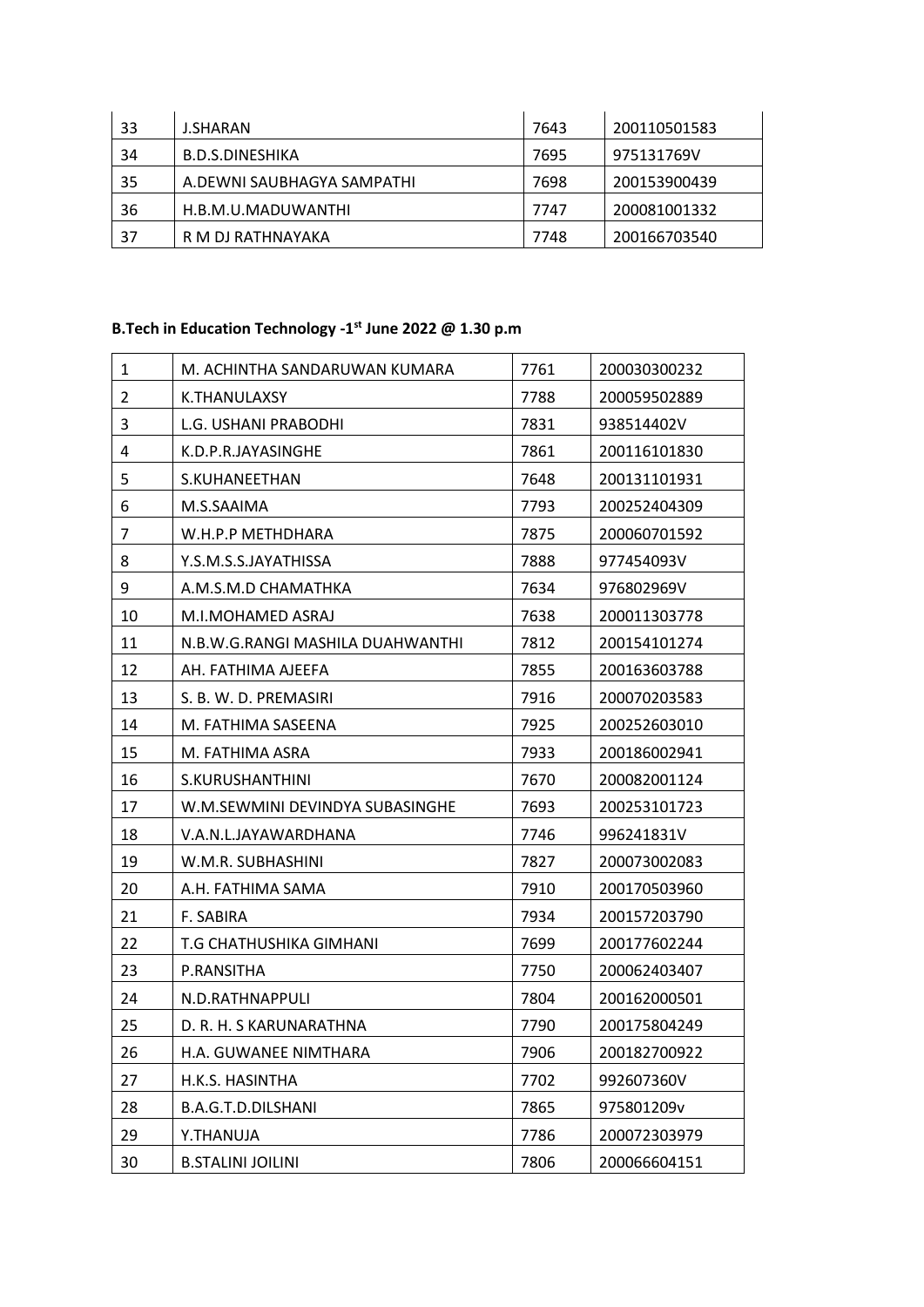|                | Name                       | no   | ID No        |
|----------------|----------------------------|------|--------------|
| 1              | J. RACKSHITH RILUCKSHAN    | 7640 | 200115403567 |
| $\overline{2}$ | K.K.L.I.RANDILWEERA        | 7654 | 960152930V   |
| 3              | A.G.S.NILMINI              | 7661 | 200180704708 |
| 4              | K.A.M. SULAKKHANA          | 7681 | 200251701913 |
| 5              | M.N.M SHAHEER              | 7684 | 982871204v   |
| 6              | P.G.L.S.RATHNA             | 7722 | 971473304V   |
| 7              | M.S.N.IHALAWELA            | 7741 | 913380525V   |
| 8              | E.A.D.N.EDIRISINGHE        | 7768 | 200119201693 |
| 9              | M.C.P.M.MENDIS             | 7801 | 938443017v   |
| 10             | G.H.DILRUKSHI              | 7808 | 199982412331 |
| 11             | S.S. NISANSALA             | 7818 | 199883911169 |
| 12             | K.M.C.J.MANIKE             | 7832 | 200172804377 |
| 13             | S.P.VIDANAPATHIRANA        | 7842 | 920492916v   |
| 14             | K.M.CHALITHA RUWAN DILHARA | 7869 | 200020600243 |
| 15             | W.E.M.D EKANAYAKA          | 7902 | 200027201940 |
| 16             | K.G.CHAMODI DILHARA        | 7917 | 200180004130 |
| 17             | M.M.P.C.K. HERATH          | 7923 | 200103302252 |
| 18             | N.THAMESH                  | 7929 | 972624136v   |
| 19             | <b>B.Y.I. DILRUK</b>       | 7930 | 200102000704 |
| 20             | E.A.K.S.EKANAYAKA          | 7631 | 200078201170 |
| 21             | <b>H.A NIMESH</b>          | 7676 | 200035901315 |
| 22             | S.P.S.L.SENADEERA          | 7879 | 200202000761 |
| 23             | H.L.H.AMAL                 | 7914 | 200015801223 |
| 24             | M.A.D.EKANAYAKE            | 7719 | 200008701546 |
| 25             | M.N.M.RAAKIB               | 7713 | 200120701103 |
| 26             | D.M.K.I. MANDUWANTHI       | 7690 | 200079900770 |
| 27             | H.W.G.S KARUNARTHNA        | 7753 | 200018603245 |
| 28             | P.G.S.KAVINDHYA            | 7779 | 200252901005 |
| 29             | W.A.R.M.N.WIJESINGHE       | 7921 | 200183002867 |
| 30             | T.M.K.MADUSHIKA            | 7769 | 200252202437 |
| 31             | P.JITHEESKARAN             | 7692 | 991860754V   |
| 32             | M. J. J. WEERASEKARA       | 7735 | 200179700483 |
| 33             | D.K.U.RESHAN               | 7866 | 200110901933 |
| 34             | M.B.A DILSHAN              | 7931 | 200108302638 |
| 35             | M.AMASHA SANDEEPANI        | 7701 | 200170400079 |